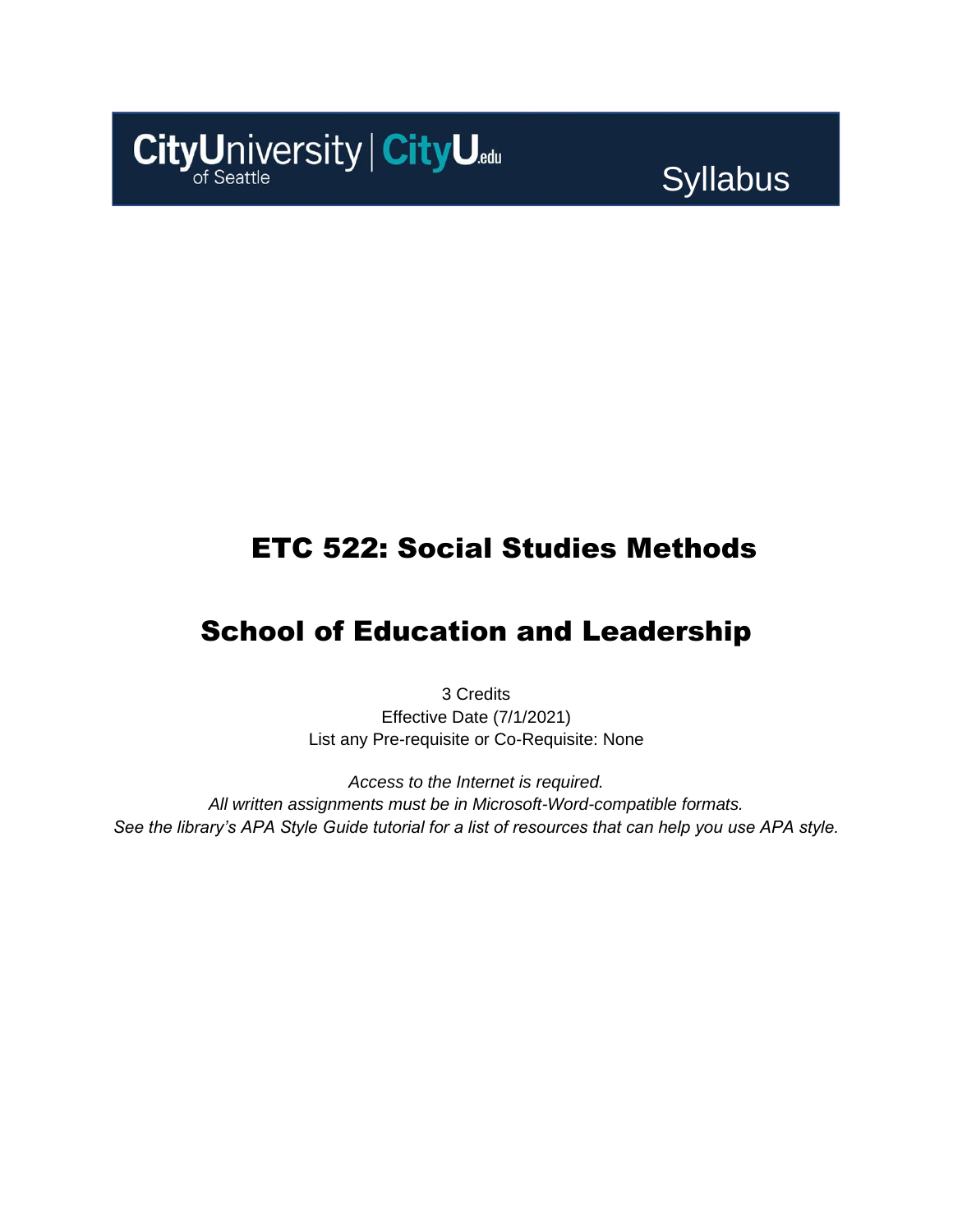# Faculty Information

Professional experience information for instructors is found under *Faculty Information* in the online course menu.

## Contact Information

Contact information for instructors is found under *Faculty Information* in the online course menu.

# Course Description

This course introduces candidates to methods of social studies instruction. An emphasis is placed on understanding diverse perspectives and interpretations of events in history. This course helps candidates further develop the skills to integrate multiple content areas. In this course, candidates investigate various teaching strategies to motivate children, explore what it means to critically evaluate sources, to interpret events, and to promote civic behavior and discourse. Course content includes concepts relating to: 1) civics, 2) economics, 3) geography, 4) history (emphasizing Pacific Northwest history and Since Time Immemorial curriculum). Candidates will use self-reflection to analyze and inform their own social studies instructional practices. This course includes components of state requirements for certification.

## Course Resources

Required and recommended resources to complete coursework and assignments are found on the course [Reading List.](https://cityu.alma.exlibrisgroup.com/leganto/login?auth=SAML) The reading list can be found under *Course Information* in Blackboard as well as from the library homepage ("Find Your Textbook" button).

**Note**: Required resources that must be purchased by the student are tagged "Purchase from a vendor of your choosing." Required resources with a direct link, "Available through CityU Library", are available electronically at no cost to students.

Students in Canada may purchase course resources from the [Canada Bookstore,](https://www.cityubookstore.ca/index.asp) and students outside the U.S. and Canada should contact their advisor or textbook coordinator for additional information.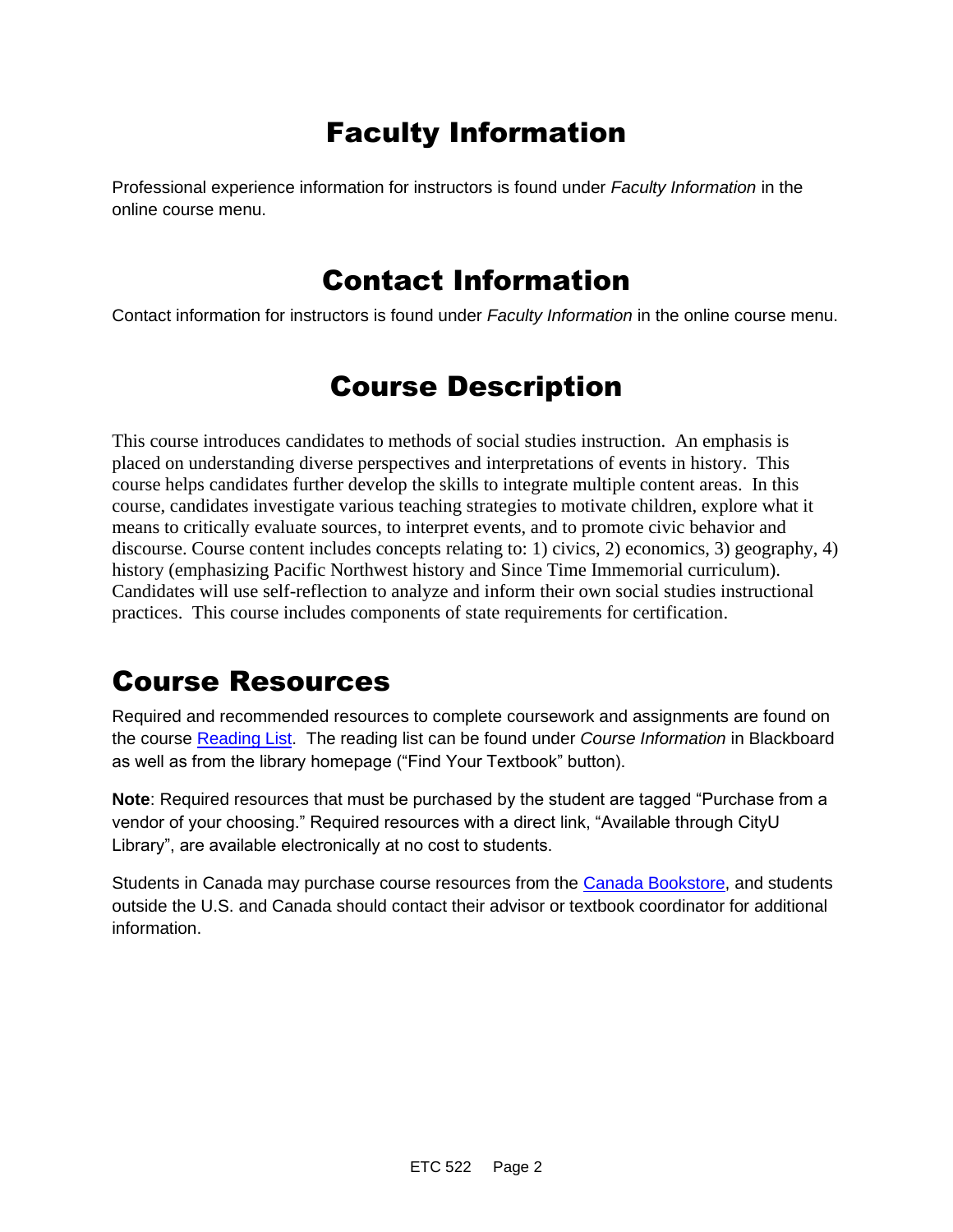# Course Outcomes

This course will prepare students to:

- Identify the four major areas of Social Studies
- Evaluate instructional best practices in Social Studies.
- Analyze historical events from multiple perspectives, particularly perspectives which are underrepresented in standardized curriculum and instruction in K-12 schools.
- Design social studies lesson plans which incorporate inquiry-based activities, WA state social studies standards, and concepts and materials from the *Since Time Immemorial* (STI) curriculum.

## Shared Agreements

Our primary commitment is to **build relationships** both with each other and within ourselves. We share a *collective goal* of becoming critically conscious educators who are prepared to serve all students in our classrooms. A positive learning experience relies on creating an atmosphere where space is held for *multiple truths* to coexist, and where we begin to *notice and name power dynamics* in our own group and also in the education system, its processes, and its policies. We acknowledge that differences among our identities, social backgrounds and experiences will influence our perspectives and those of others*.* We agree to *share our truths bravely*, to *acknowledge the humanity* of each other and ourselves, and to *look for learning* in ourselves and others.

*\*\*We agree to keep confidential all issues of a personal or professional nature that are discussed in class.\*\**

*\*\*adapted from Color Brave Spaces by Equity Matters (2021). [www.equitymattersnw.com](http://www.equitymattersnw.com/)*

## Grading Scale

The grades earned for the course will be calculated using City University of Seattle's decimal grading system, found in the current University Catalog [\(https://www.cityu.edu/catalog/\)](https://www.cityu.edu/catalog/).

Grading rubrics with details on how each assignment will be graded are located under *Assignments* and/or in *My Grades* in the online course menu. Students should review the rubric for each assignment prior to completing their work in order to understand how it will be assessed.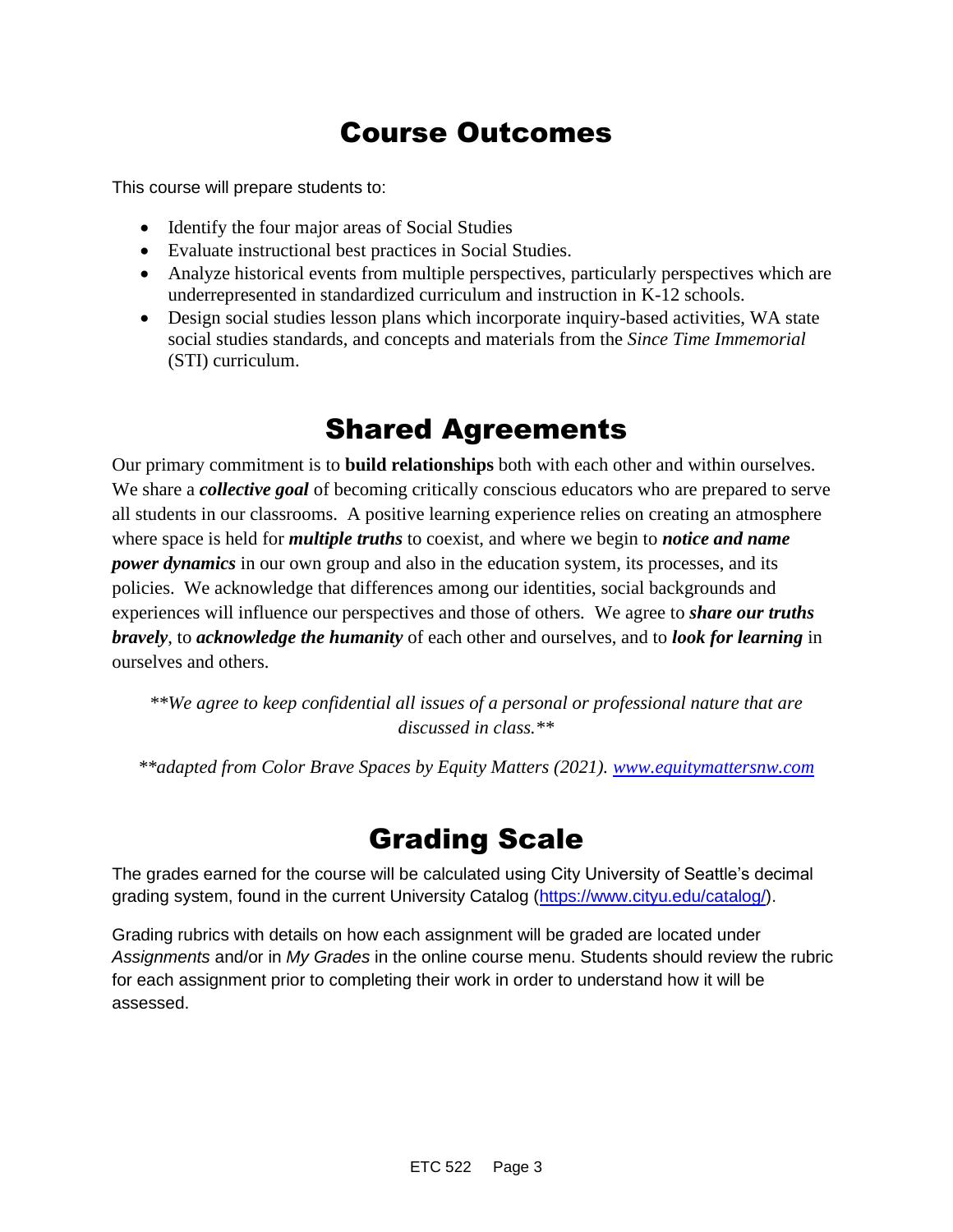# Course Assignments and Grading

### Inquiry Lesson Plan and Reflection (25% of Final Grade)

Candidate will use the Inquiry Design Model to create an inquiry-based lesson plan around a social studies topic, concept, or standard. Lesson plan will include an essential question, supporting questions, inquiry activities, and a plan for assessment. Candidates will also include a reflection on their use of culturally responsive practices and consideration of differential impact of their lesson or topic on diverse populations of students.

### Since Time Immemorial (STI) Lesson Plan (25% of Final Grade)

Candidate will develop a lesson plan on one or more Social Studies areas aligned to state Social Studies standards that incorporate the Since Time Immemorial (STI) curriculum. Candidate will include aligned formative and summative assessments along with varied instructional practices and activities that promote engagement and critical thinking.

### History Analysis Through the Arts Project (30% of Final Grade)

Candidate will create an arts-based artifact accompanied by a written or oral/recorded presentation to demonstrate an example of historical research. This will include choosing a topic, developing a guiding question, researching the topic and evaluating primary and secondary sources, and creating a thesis statement as a conclusion to the research. This should include sources and an annotated bibliography (source and brief synopsis of the source, as well as evaluation of that source).

### Participation, Engagement, and Essential Dispositions (20% of Final Grade)

Candidates should participate and engage in all classwork, including required assignments, class discussions, activities, and instructor-determined assignments. Candidates should work to meet essential dispositions criteria not only in the field, but also in their coursework, whether online or in person.

## Course Policies

#### **Participation**

Participation will be graded based on engagement in class discussions and activities (both online and mixed modes). Online-only courses will be determined via active engagement in weekly discussion boards or other interactive opportunities provided by the instructor. Mixed mode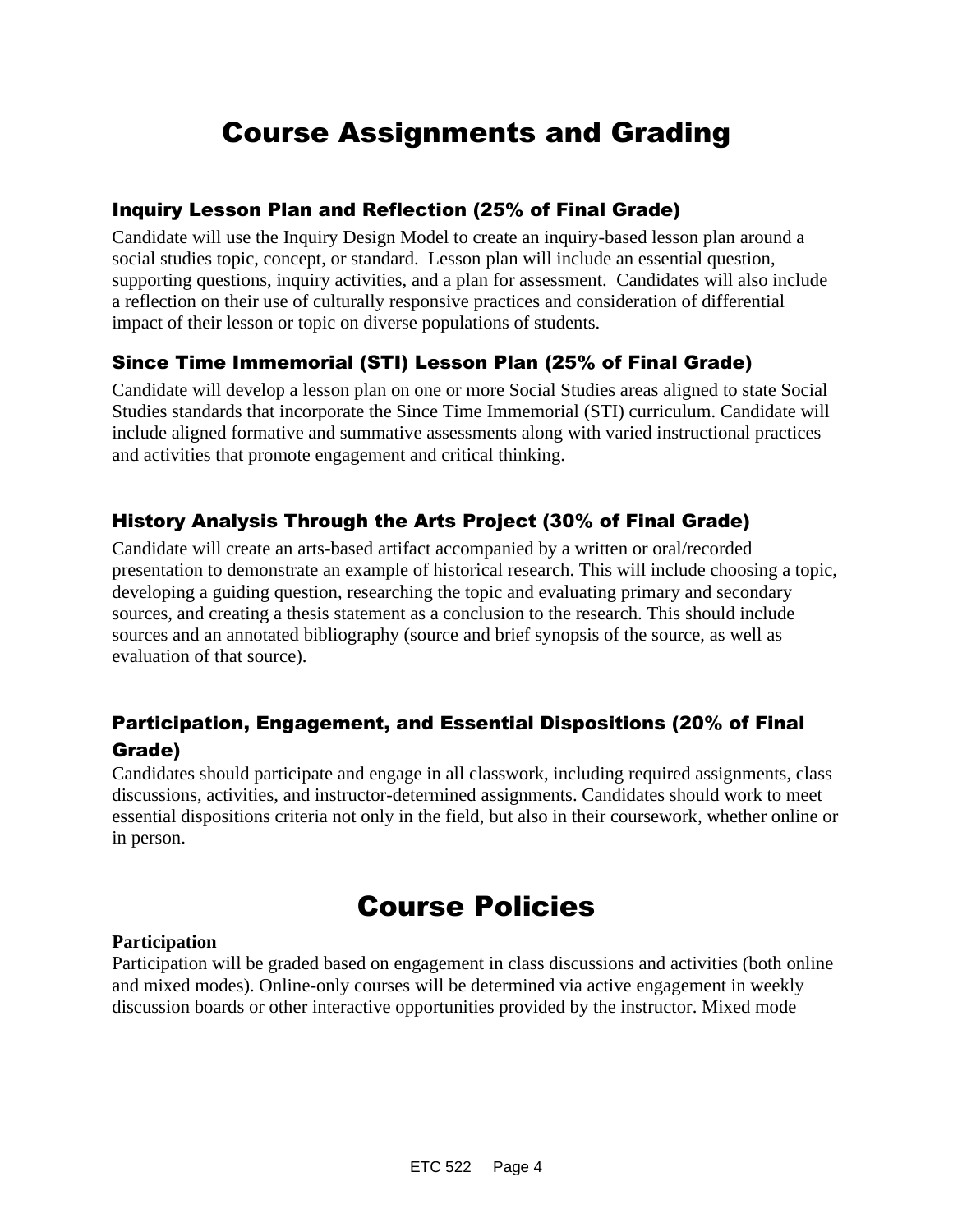courses will be determined based on presence in class and engagement with content and peers both within and outside of face-to-face class sessions.

# University Policies

You are responsible for understanding and adhering to all of City University of Seattle's academic policies. The most current versions of these policies can be found in the University Catalog that is linked from the CityU Web site.

### Antidiscrimination

City University of Seattle and its staff and faculty are committed to supporting our students. We value equity, diversity, and inclusion as a way of life as well as the educational opportunities it provides. City U will not tolerate any form of discrimination based on race, color, ethnicity, sexual orientation, gender identification, socioeconomic status, or religious values. If you have experienced any discrimination based on any of the above, we encourage you to report this to the University. Please report this to your instructor. If you do not feel safe reporting this to your instructor, please report to the Provost or to the Vice President of Student Affairs.

### Non-Discrimination & Prohibition of Sexual Misconduct

City University of Seattle adheres to all federal, state, and local civil rights laws prohibiting discrimination in employment and education. The University is committed to ensuring that the education environment is bounded by standards of mutual respect and safety and is free from discriminatory practices.

In the U.S., the University is required by Title IX of the Education Amendments of 1972 to ensure that all of its education programs and activities do not discriminate on the basis of sex/gender. Sex includes sex, sex stereotypes, gender identity, gender expression, sexual orientation, and pregnancy or parenting status. Sexual harassment, sexual assault, dating and domestic violence, and stalking are forms of sex discrimination, which are prohibited under Title IX and by City University of Seattle policy. City University of Seattle also prohibits retaliation against any person opposing discrimination or participating in any discrimination investigation or complaint process internal or external to the institution. Questions regarding Title IX, including its application and/or concerns about noncompliance, should be directed to the Title IX Coordinator. For a complete copy of the policy or for more information, visit [https://my.cityu.edu/titleix](https://nam11.safelinks.protection.outlook.com/?url=https%3A%2F%2Fmy.cityu.edu%2Ftitleix&data=04%7C01%7Claker%40cityu.edu%7Cbc558c70c10340dbaa2408d9172365a0%7Cb3fa96d9f5154662add763d854e39e63%7C1%7C0%7C637566263054321964%7CUnknown%7CTWFpbGZsb3d8eyJWIjoiMC4wLjAwMDAiLCJQIjoiV2luMzIiLCJBTiI6Ik1haWwiLCJXVCI6Mn0%3D%7C1000&sdata=GX0hgfxN2OMKFTKjD04gqvwwyU44mfnCmEdCtsEzab0%3D&reserved=0) or contact the Title IX Coordinator.

In Canada, in compliance with the British Columbia Human Rights Code, the Alberta Human Rights Act, WorksafeBC, and the Workers' Compensation Board of Alberta, the University believes that its environment should at all times be supportive and respectful of the dignity and self-esteem of individuals. Discrimination, harassment and bullying conduct, whether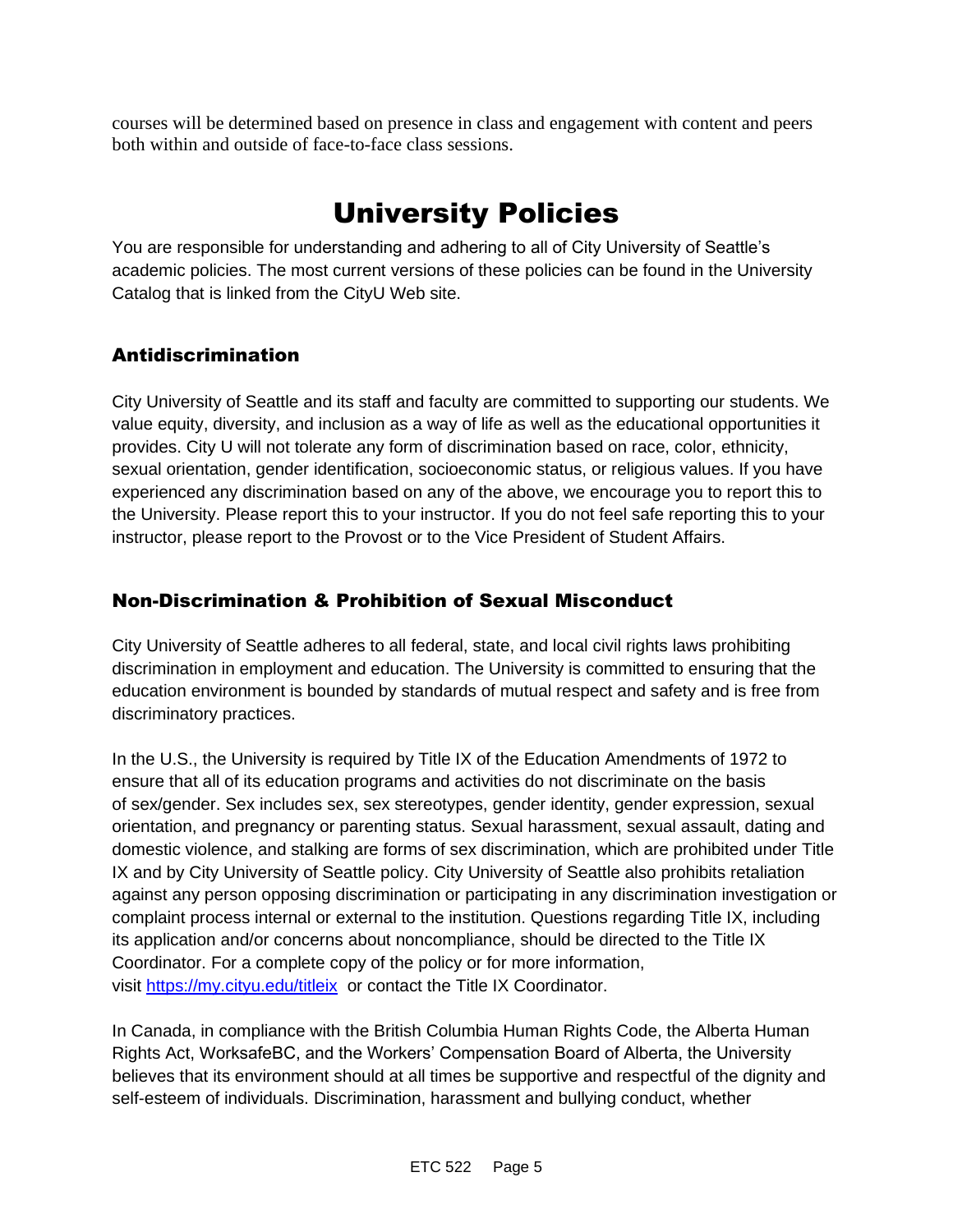through person-to-person behaviour or via electronic communications such as email or social media is not acceptable and will not be tolerated. As an educational institution, it is our responsibility to cultivate an environment of excellence, equity, mutual respect and to recognize the value and potential of every individual. The University will take all necessary steps to meet or exceed the requirements of the law to prevent discrimination, harassment and bullying. The Respectful Workplace Policy for the prevention of discrimination, harassment and bullying policy and procedure can be found at [https://www.cityu.edu/discover-cityu/about-cityu/](https://nam11.safelinks.protection.outlook.com/?url=https%3A%2F%2Fwww.cityu.edu%2Fdiscover-cityu%2Fabout-cityu%2F&data=04%7C01%7Claker%40cityu.edu%7Cbc558c70c10340dbaa2408d9172365a0%7Cb3fa96d9f5154662add763d854e39e63%7C1%7C0%7C637566263054331957%7CUnknown%7CTWFpbGZsb3d8eyJWIjoiMC4wLjAwMDAiLCJQIjoiV2luMzIiLCJBTiI6Ik1haWwiLCJXVCI6Mn0%3D%7C1000&sdata=7Q6QoqwuNLfeOJPewViWSeIwRIBy%2BoqDOiP8xSHYm78%3D&reserved=0) under the Policies section or at [https://www.cityuniversity.ca/about/](https://nam11.safelinks.protection.outlook.com/?url=https%3A%2F%2Fwww.cityuniversity.ca%2Fabout%2F&data=04%7C01%7Claker%40cityu.edu%7Cbc558c70c10340dbaa2408d9172365a0%7Cb3fa96d9f5154662add763d854e39e63%7C1%7C0%7C637566263054331957%7CUnknown%7CTWFpbGZsb3d8eyJWIjoiMC4wLjAwMDAiLCJQIjoiV2luMzIiLCJBTiI6Ik1haWwiLCJXVCI6Mn0%3D%7C1000&sdata=TX6bXEiU0CC6hC1mrTnKpuJywbR06qAj7RMu8QC4RUA%3D&reserved=0) .

### Religious Accommodations

City University of Seattle has a policy for accommodation of student absences or significant hardship due to reasons of faith or conscience, or for organized religious activities. The University's policy, including more information about how to request an accommodation, is available in the University Catalog and on the my.cityu.edu student portal. Accommodations must be requested by the 20% mark of this course (e.g. day 14 of a ten-week course, day 7 of a 5-week course) using the Religious Accommodations Request Form found on the student dashboard in the my.cityu.edu student portal.

### Academic Integrity

Academic integrity in students requires the pursuit of scholarly activity that is free from fraud, deception and unauthorized collaboration with other individuals. Students are responsible for understanding CityU's policy on academic integrity and adhering to its standards in meeting all course requirements. A complete copy of this policy can be found in the [University Catalog](https://nam11.safelinks.protection.outlook.com/?url=http%3A%2F%2Fwww.cityu.edu%2Fcatalog%2F&data=04%7C01%7Claker%40cityu.edu%7Cbc558c70c10340dbaa2408d9172365a0%7Cb3fa96d9f5154662add763d854e39e63%7C1%7C0%7C637566263054341952%7CUnknown%7CTWFpbGZsb3d8eyJWIjoiMC4wLjAwMDAiLCJQIjoiV2luMzIiLCJBTiI6Ik1haWwiLCJXVCI6Mn0%3D%7C1000&sdata=aL6fsSyLtVzJgdrlE9PtZXb%2F3H6wCdrvPcw4zOoEYTI%3D&reserved=0) in the section titled *Academic Integrity Policy* under *Student Rights & Responsibilities*.

### **Attendance**

Students taking courses in any format at the University are expected to be diligent in their studies and to attend class regularly. Regular class attendance is important in achieving learning outcomes in the course and may be a valid consideration in determining the final grade. For classes where a physical presence is required, a student has attended if they are present at any time during the class session. For online classes, a student has attended if they have posted or submitted an assignment. A complete copy of this policy can be found in the [University Catalog](https://nam11.safelinks.protection.outlook.com/?url=http%3A%2F%2Fwww.cityu.edu%2Fcatalog%2F&data=04%7C01%7Claker%40cityu.edu%7Cbc558c70c10340dbaa2408d9172365a0%7Cb3fa96d9f5154662add763d854e39e63%7C1%7C0%7C637566263054341952%7CUnknown%7CTWFpbGZsb3d8eyJWIjoiMC4wLjAwMDAiLCJQIjoiV2luMzIiLCJBTiI6Ik1haWwiLCJXVCI6Mn0%3D%7C1000&sdata=aL6fsSyLtVzJgdrlE9PtZXb%2F3H6wCdrvPcw4zOoEYTI%3D&reserved=0) in the section titled *Attendance* under *Student Rights & Responsibilities*.

### Final Assignments Due Date